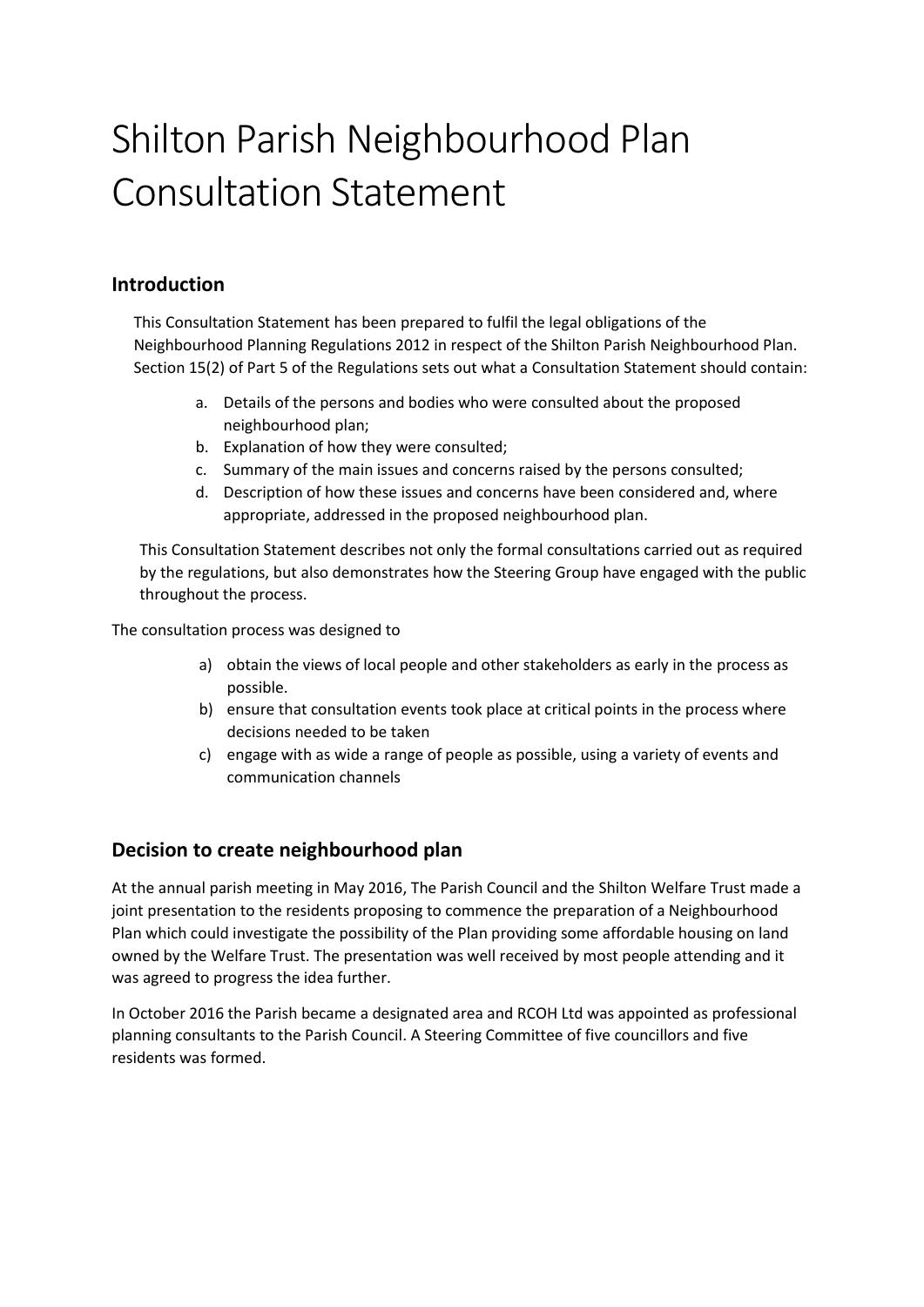# **Initial Survey**

The first formal consultation with residents took place in February 2017 when a Parish Survey Questionnaire was sent to all residents. The results were formulated into a presentation to residents at the Annual Village meeting on 25<sup>th</sup> May 2017. A large number of views were recorded and some opposition was expressed particularly to the idea of introducing some affordable housing. The majority were in favour of the proposals and the Parish Council made the decision to continue with the project of producing a NP.

# **Steering Group and Task Group Work**

The Steering group divided into three work groups having identified the following core areas to consider for the NP.

- a) The environment and green infrastructure
- b) Design and the protection of the Conservation Area
- c) Affordable housing potential development sites

The Environment group produced a 35 page detailed report identifying the many open green spaces in the parish and considering the merits of each. It looked in detail at the network of footpaths and bridleways and how these could be enhanced. Its conclusion included a recommendation to establish buffer zones around Shilton village that would protect the environment from further urban development.

The Design group concentrated their time in the conservation area of Shilton and its surrounding environs. Their report highlighted the need to ensure that any proposed development or alteration to buildings should be in keeping with the many heritage assets and listed buildings in the village. It also made clear the necessity to ensure that significant views were not spoiled by inconsiderate development.

The Development sites group was tasked with identifying sites of sufficient size to accommodate up to 10 affordable homes together with a new open community space. Sites in excess of 1.5 Acres were considered and five sites were identified and assessments of each undertaken. The Allotment Field owned by the Welfare Trust was offered on a 999 year lease at a minimal rent. Initial discussions were held with other landowners and a letter (appendix 1 ) was sent outlining the proposal from the Welfare Trust and asking if they would be prepared to offer land on a similar basis. Not surprisingly no offers were made.

The individual task groups worked with the consultants and fully detailed reports were produced to the Steering Group on 17<sup>th</sup> July 2017.

# **Community Land Trust**

The Parish Council began the process of identifying potential ways of meeting the aspirations of the community. In particular how to set about the task of building some affordable housing on the Allotment Field. The first action was to become a member of the National CLT Network. A grant was received for a consultation day with a CLT expert and a further grant has been arranged for a two day workshop.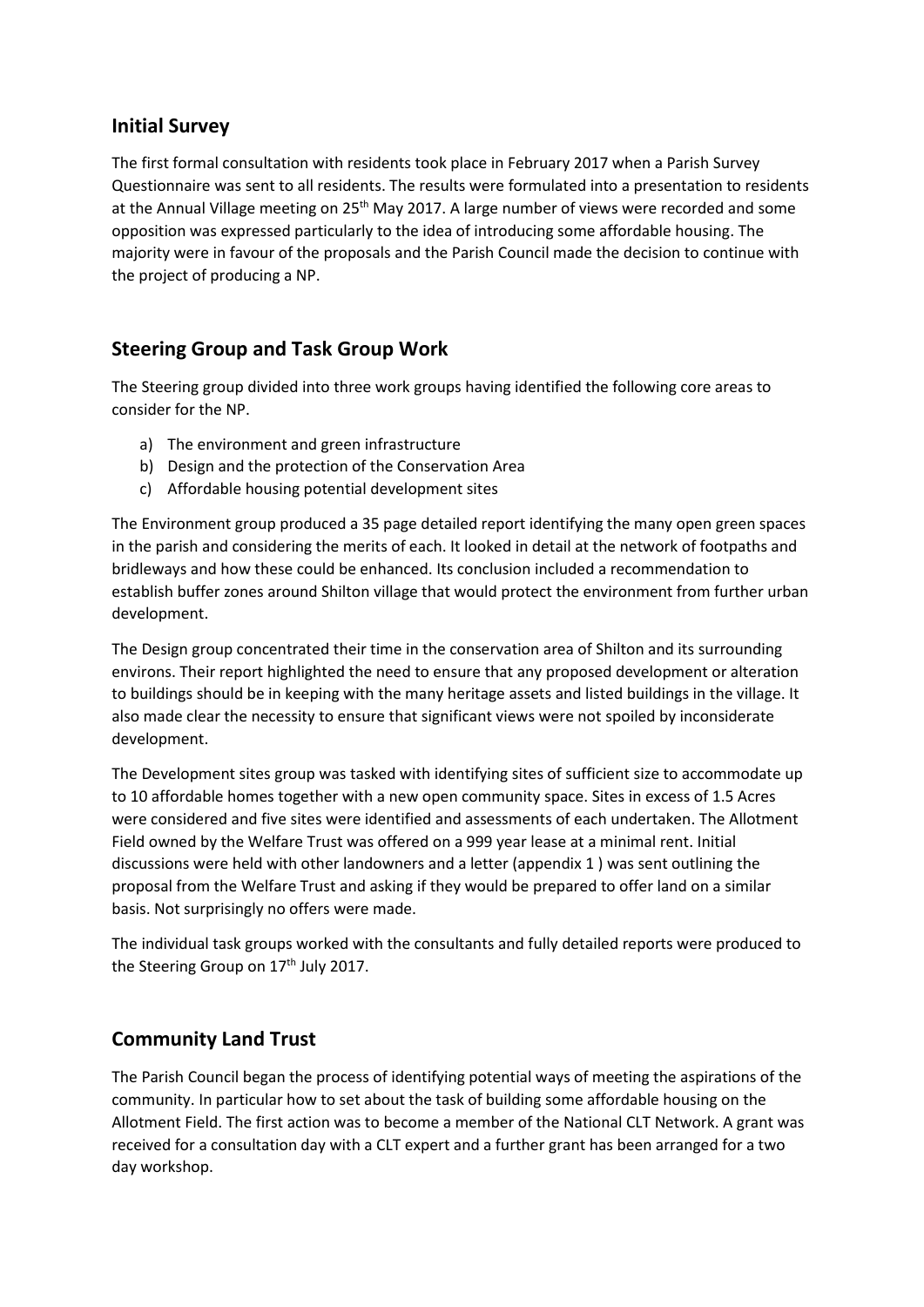Work on the setting up of a CLT is progressing well and the Parish Council intends to complete the formation of the CLT as quickly after the Plan and the Community Right to Build Order (see below) are made, in order to maintain the project momentum.

### **Community Right to Build Order**.

It was made clear by the residents at the initial presentation and survey and at all Parish Council meetings during the last two years, that it was fundamental to their support for the affordable housing project, that the houses would remain affordable and in the control of the community. There was no support for handing control of the houses to a housing association. Following discussions with West Oxfordshire District Council, our consultants and other interested parties, it was decided by the Parish Council that using a Community Land Trust and a Community Right to Build Order and not a Rural Exception Site application was the best solution. Our consultants were commissioned to produce a Feasibility Study (in May 2017) which concluded that a small scheme on the Allotment Field would be viable.

To keep things simple, the early consultations on this proposal were dovetailed with the Neighbourhood Plan, as the Plan proposed a policy allocating the land for this purpose. However, other technical consultations have taken place since and these are described in the Consultation Statement of the Order itself.

#### **Consultation event 14th October 2017**.

Invitations were delivered to all residents and stakeholders to attend a full day drop in consultation in the Old School Village Hall. The event was also advertised in the village newsletter. A total of 61 people attended. Display boards (see samples appendix 2) outlining the findings of each of the Task Groups were prepared and copies of each of the group reports were made available. Members of the Steering Group were available all day to discuss the proposals. Each person attending was asked to complete a questionnaire indicating their support or rejection of the group's proposals. The results were 98.3% in support of Environment, 98.3% in support of Design proposals and 76.5% in favour of the Affordable Housing proposals. Additional comments were also recorded and carried forward for the further considerations of the Steering Group.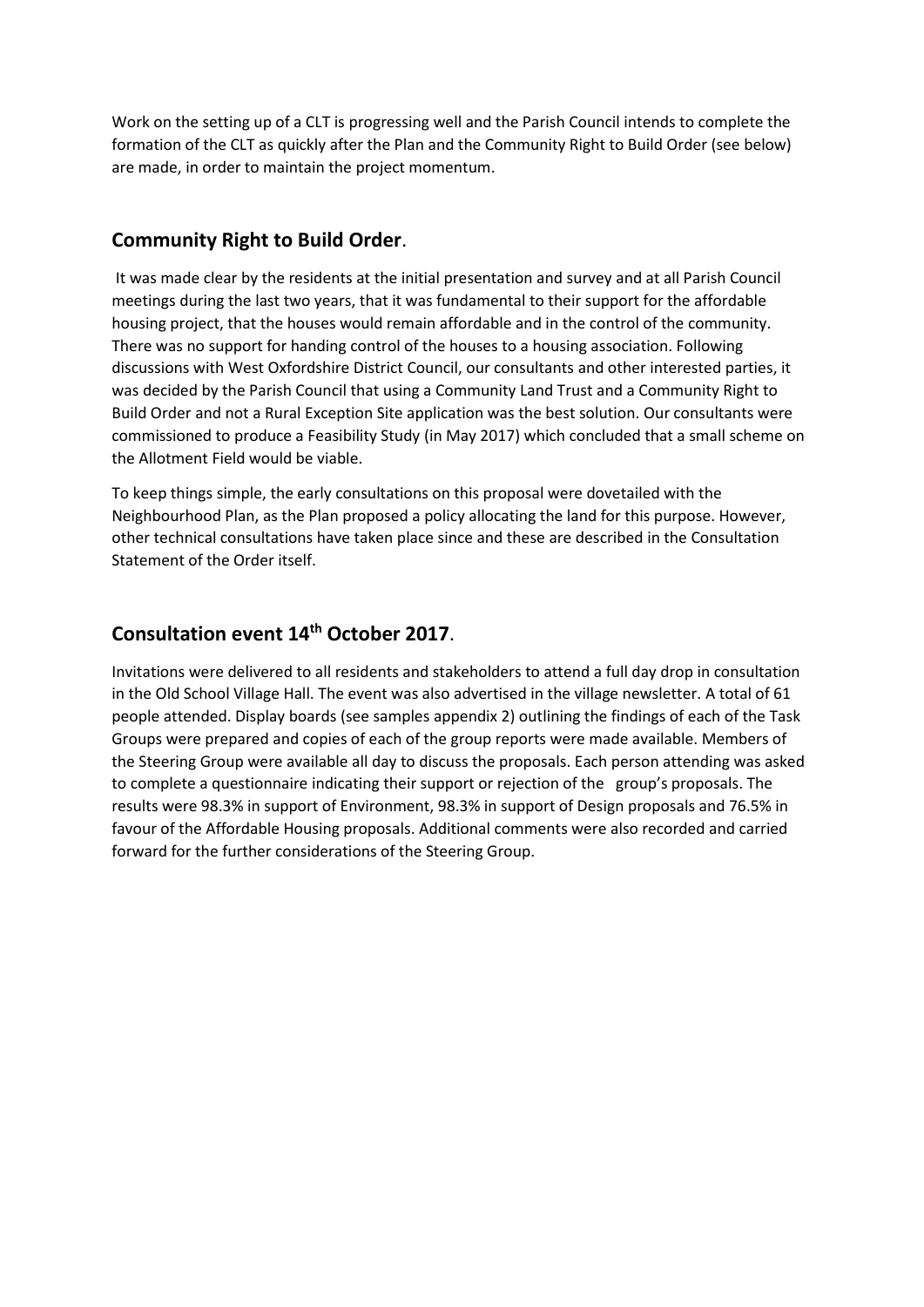

# **The Shilton Rose and Crown**

In the initial survey in February 2017 the residents indicated that the pub was seen as an essential community asset. The Parish Council in consultation with the owner investigated the possibility of designating it as an Asset of Community Value with the District Council. Many pubs in small rural villages such as Shilton have closed in recent years. Discussions with the owner made it clear that if ours was to prosper financially in the long term it would need to have additional income streams.

A policy was therefore formulated to introduce some rental accommodation and to increase the dining area of the pub, using the information exchanged with the District Council during a preapplication consultation with the owner earlier in 2017. The owner explained that this consultation was helpful, but he needed the confidence of a positive Neighbourhood Plan policy to invest in making a full planning application. A draft policy was consulted on with the owner and this was then incorporated into the Neighbourhood Plan. A letter from Martin Coldicott the owner of the pub is included in appendix 3.

# **Pre submission Neighbourhood Plan and CRTBO**

In conjunction with our consultants the Steering Group produced a Pre-submission version of the Neighbourhood Plan and a Draft CRTBO. Copies were forwarded to WODC, their nominated consultees and local businesses and Parish Councils on 2nd February. Full copies were emailed to all residents on our email lists. Summary leaflets (see appendix 3) were hand delivered to all other residents. The event was also publicised in the village newsletter. Comments were requested by 19<sup>th</sup> March 2018, i.e. within six weeks of the commencement of the period, as required by the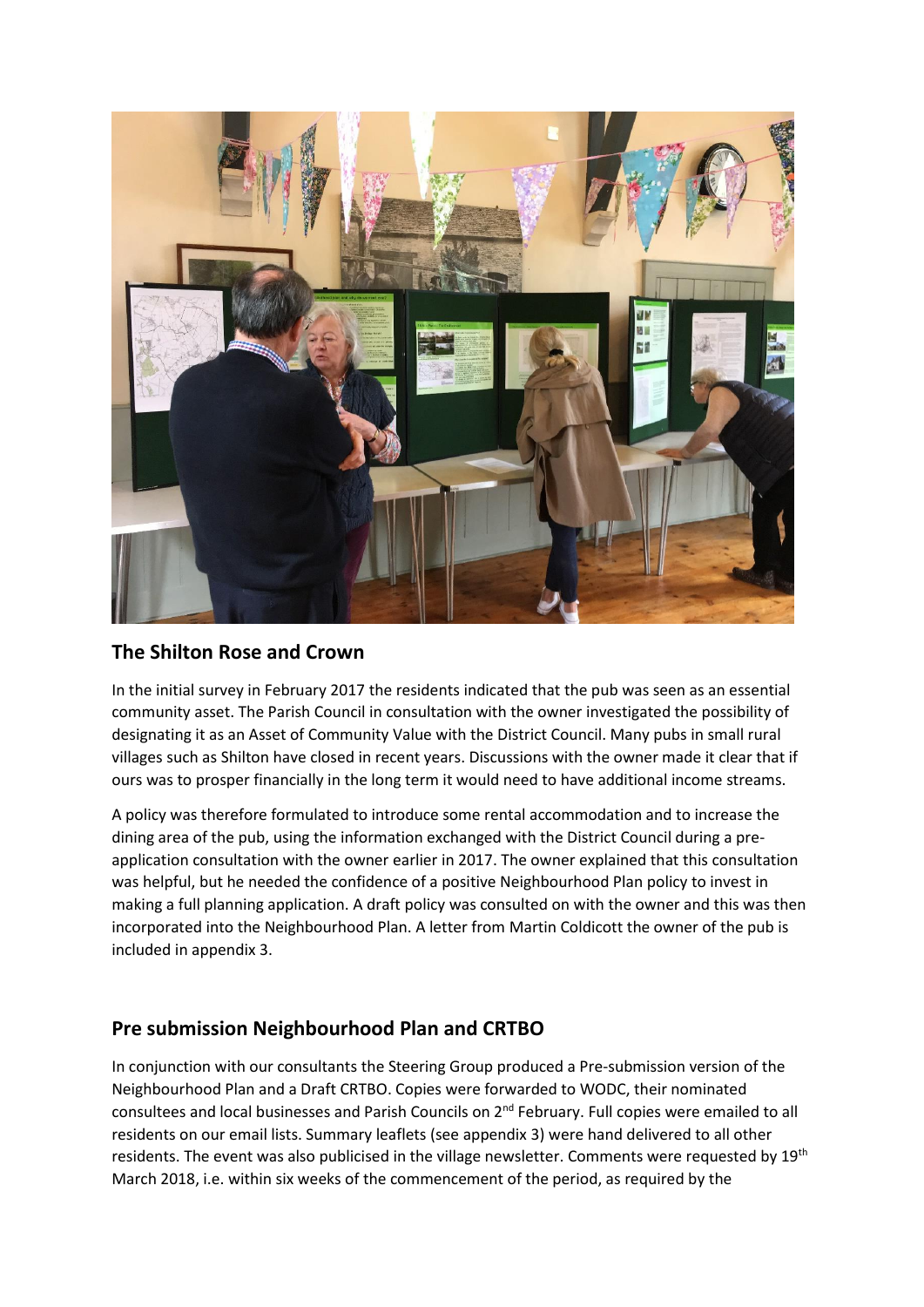Regulations. Letters were sent to owners of the four designated open green spaces explaining our intentions and requesting their comments.

# **Consultation event 24th February 2018**

A full day drop in consultation event was held in the Old School Village Hall in Shilton. Display boards were prepared and full copies of both the Plan and CRTBO and summaries were available to everyone attending. Our consultants and some Steering Committee members were on hand to answer questions and to give detail explanations of the policies. Thirty two people attended during the day. A questionnaire asking for comments was provided. Some completed this at the event, other took it away for consideration and later comment. The result were as follows:

| Policy                           | In favour |
|----------------------------------|-----------|
| SH 1 Village Boundary            | 95%       |
| SH 2 Allotment Field             | 79%       |
| SH 3 Rose & Crown                | 100%      |
| SH 4 Design Shilton Village      | 85%       |
| SH 5 Design Bradwell Village     | 95%       |
| SH 6 Shilton-Carterton Local Gap | 95%       |
| SH 7 Local green spaces          | 100%      |
| SH 8 Green infrastructure        | 100%      |

A list of comments was compiled for further reference when producing the final versions.

# **Consultee Comments.**

Comments were received from the following:

- West Oxfordshire District Council
- Oxford County Council
- The Environment Agency
- Natural England
- Carterton Town Council
- Barton Wilmore on behalf of David Wilson Homes
- Cllr Peter Handley

A summary report of these comments (see appendix 5 ) was prepared by our consultants and recommendations made as to how the final version of the Plan should be modified. The report concluded:

*28. It is noted that there is considerable local community support for the Plan. In which case, where policies have sought to strike a balance between competing objectives, they have done so successfully in securing that support. In some cases, the balance is difficult to strike, for*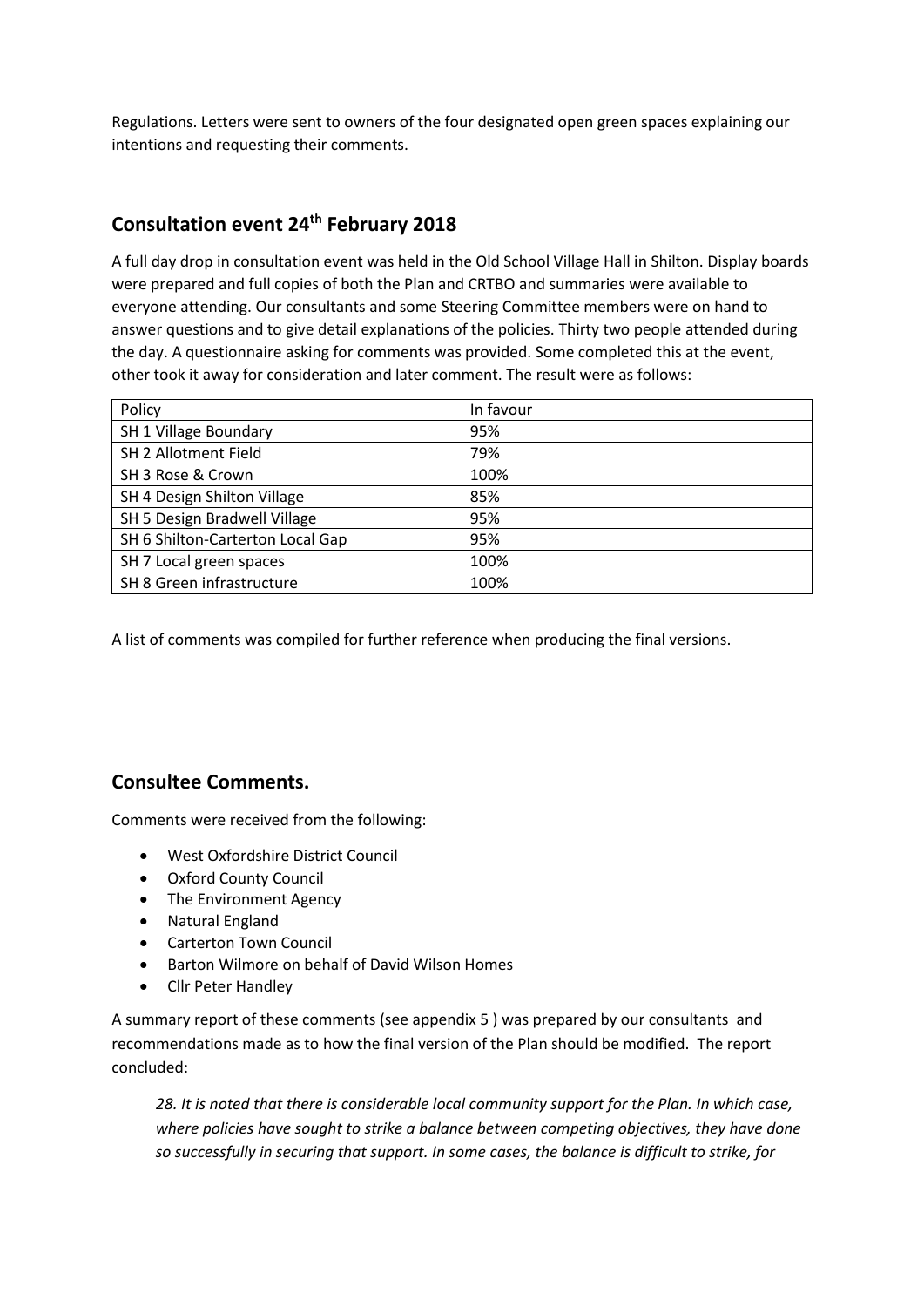*example in delivering affordable housing and securing the long-term future of a precious heritage and social asset.* 

*29. Aside from Sheep Field, no representation has claimed that the Plan does not meet the basic conditions, although some minor modifications may be helpful to ensure the policies are applied as intended.* 

*30. In which case, it is recommended that some modifications are made and that the project proceeds to submission and examination.*

Other bodies consulted but who chose not to comment:

- Brize Norton Parish Council
- Filkins and Broughton Pogges Parish Council
- Alvescot Parish Council
- Burford Town Council
- The Blue Cross
- The Cotswold Wildlife Park
- The Ministry of Defence
- National Air Traffic Control
- Civil Aviation Authority

#### **Changes resulting from consultation**.

Following close study of the results of the consultation and comments received from residents, amendments were made to several policies. As recommended in the summary report, one proposed Local Green Space (at Sheep Field) was removed from Policy SH7 and policy SH5 Bradwell Village Design was deleted. The Shilton Village Boundary (of Policy SH1) has been modified slightly on the Policies Map on the advice of the District Council and the boundary of the Local Gap (now policy SH5) has been modified to more accurately reflect the evidence (which has been added as an appendix to the Plan).

Finally, two criteria have been added to Policy SH2 Allotment Field in relation to managing foul sewage on site and to investigate completing a footpath link between the site and the village. Both points were raised by the District Council and the local community (and in the latter case by the Highways Authority in its comments on the Plan and Order). Some other minor rewording of policies and the supporting text has been done to improve clarity and the relationship between the Plan and the soon to be adopted Local Plan has been better explained.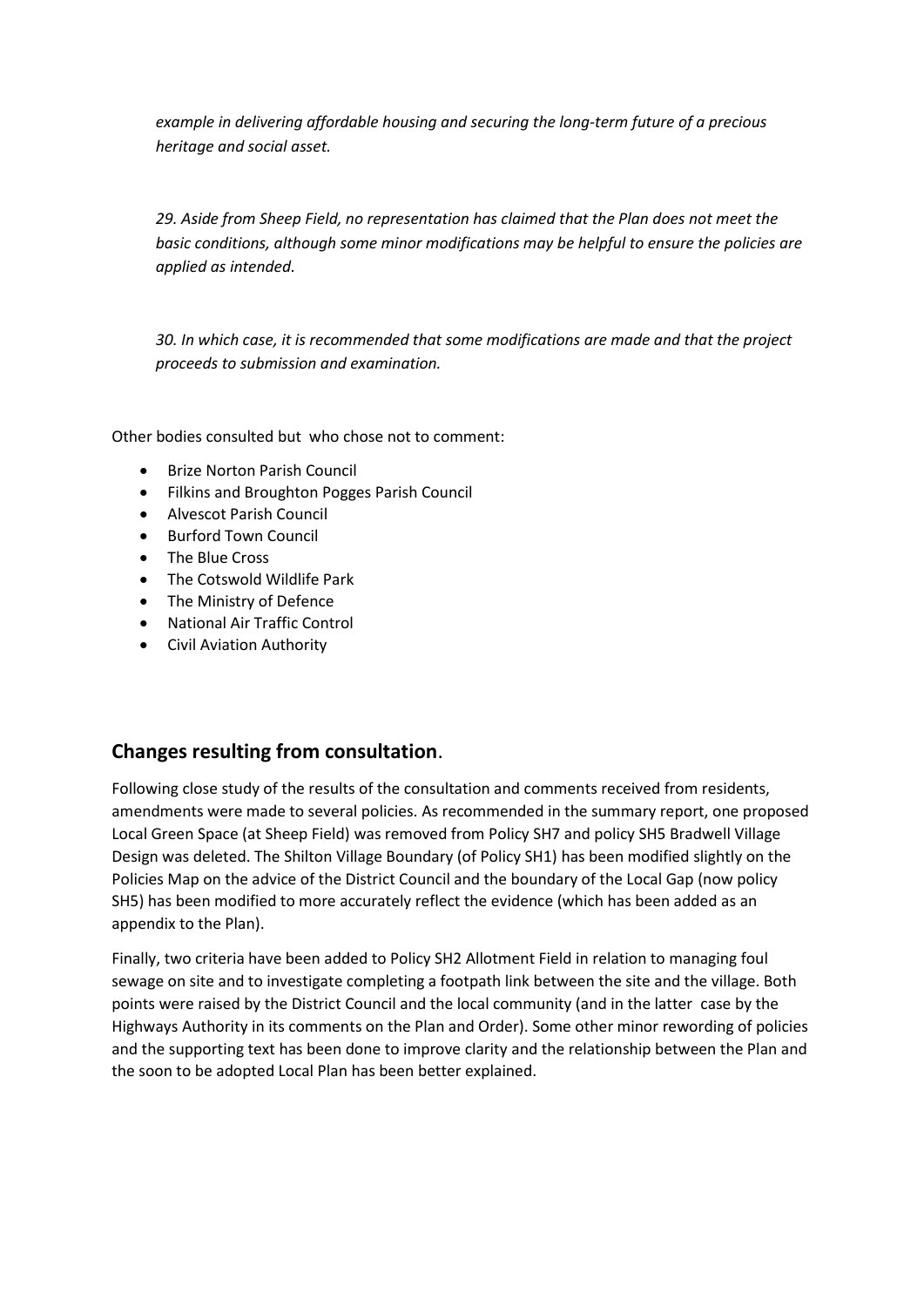# **Conclusion**

The Parish Council and the Steering Group have attempted to consult with all interested parties as often as possible throughout this process. The progress of the Neighbourhood Plan and the CRTBO has been on the agenda of every Parish Council meeting held since May 2016. Discussions have been held throughout with WODC and both District and County Councillors. We believe that we have taken note of all the various views expressed and trust that the final documents will represent the final views of the majority.

Given there was no policy driver requiring the Parish Council to make a housing site allocation and given the innovative nature of the Order and CLT proposals, it has been vital to secure the majority support of the local community throughout. Although it could not expect everyone to be happy, the Parish Council has been heartened by the widespread support for the Plan and Order from across the Parish community. It has also recognised the importance of assuring the District Council that these policy innovations are technically well-founded and promote sustainable development.